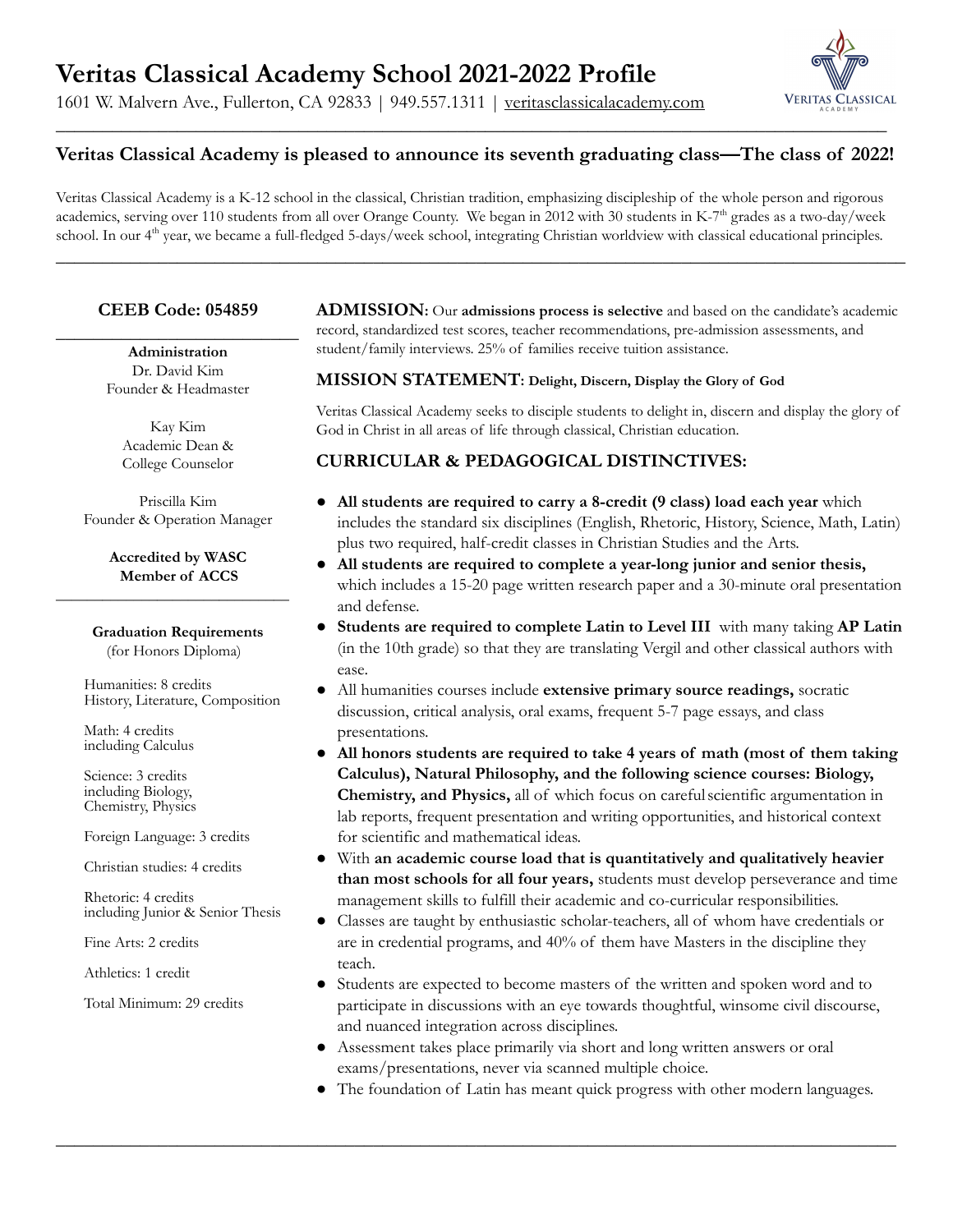# **Veritas Classical Academy School 2021-2022 Profile**

1601 W. Malvern Ave., Fullerton, CA 92833 | 949.557.1311 | [veritasclassicalacademy.com](http://veritasclassicalacademy.com) **A Note on Honors and AP Classes**



We intentionally do not offer many AP courses because our classical curriculum is already a grade or two above other schools across all subjects, and the use of classical pedagogy such as deep-reading, socratic-discussion, evidence-based and logical argumentation, rhetorical skills, and aesthetics train students to think independently and creatively as attested by our students' strong performance on AP exams, and the testimonies of the alumni. **All of our classes, including honors and AP have been approved by the University of California system. (Note: Christian Studies and Rhetoric courses and Natural Philosophy have not been submitted yet.)**

\_\_\_\_\_\_\_\_\_\_\_\_\_\_\_\_\_\_\_\_\_\_\_\_\_\_\_\_\_\_\_\_\_\_\_\_\_\_\_\_\_\_\_\_\_\_\_\_\_\_\_\_\_\_\_\_\_\_\_\_\_\_\_\_\_\_\_\_\_\_\_\_\_\_\_\_\_\_\_\_\_\_\_\_\_\_\_\_\_\_

#### **Test Scores**

Total Median SAT for 2022 Graduates: 1360

#### **Additional Information**

#### **National Merit Recognition (Total)** 3 National Merit Finalists

 $\overline{\phantom{a}}$  , where  $\overline{\phantom{a}}$  , where  $\overline{\phantom{a}}$  , where  $\overline{\phantom{a}}$ 

 $\overline{\phantom{a}}$  , where  $\overline{\phantom{a}}$  , where  $\overline{\phantom{a}}$  , where  $\overline{\phantom{a}}$ 

7 Commended Scholars

### **Class Size: 8**

100% of the class is four-year college bound.

#### **Class Rank and GPA**

With only 8 students in the class, GPA distribution is not provided.

 $\overline{\phantom{a}}$  , where  $\overline{\phantom{a}}$  , where  $\overline{\phantom{a}}$  , where  $\overline{\phantom{a}}$ 

 $\overline{\phantom{a}}$  , where  $\overline{\phantom{a}}$  , where  $\overline{\phantom{a}}$  , where  $\overline{\phantom{a}}$ 

Class rank is not provided.

#### **Four AP Classes Offered**

Calculus AB Calculus BC AP Latin, AP English Literature

### CO-CURRICULAR DISTINCTIVES:

- **Required Mock Trial Team Participation.** All 11-12<sup>th</sup> graders and select 9th and 10th graders participate in the Orange County Mock Trial Competition or a Debate Competition.
- **Required participation in the House Program.** Our House Program intentionally fosters community across  $K-12<sup>th</sup>$  grades. House life encompasses all aspects of student culture including occasional assemblies, retreat, student volunteer services, academic and athletic competitions, and social events.
- Our **House Council Program** allows students to focus on administrative and strategic planning skills, creating healthy culture and teams, and mentoring and nurturing relationships across grades.
- Other distinctives include: Honor Code; Secondary Soiree; Biblical Manhood/Womanhood Training; Junior-Senior Banquet; etiquette instruction; Capstone Italy Trip

### **CLASS 2022 DISTINCTIVES:**

- The class of 2022 (our 7th graduating class) consists of 8 students, with the previous graduating class of 5, 4, 7, and three classes before that each with 2. All 8 students spent their entire high school years at Veritas, one for 9 years, and one for 10 years.
- Class served constantly as student ambassadors who were critical to the building and growth of our young school, especially in their care for the younger students.
- Class not only survived but thrived during the pandemic years, in their character, wisdom, and leadership in the House Council.
- All class members delivered the school's first Synthesis Paper, an analysis of their personal and intellectual journey throughout their high school years. All eight seniors also presented their Thesis papers in their junior years.